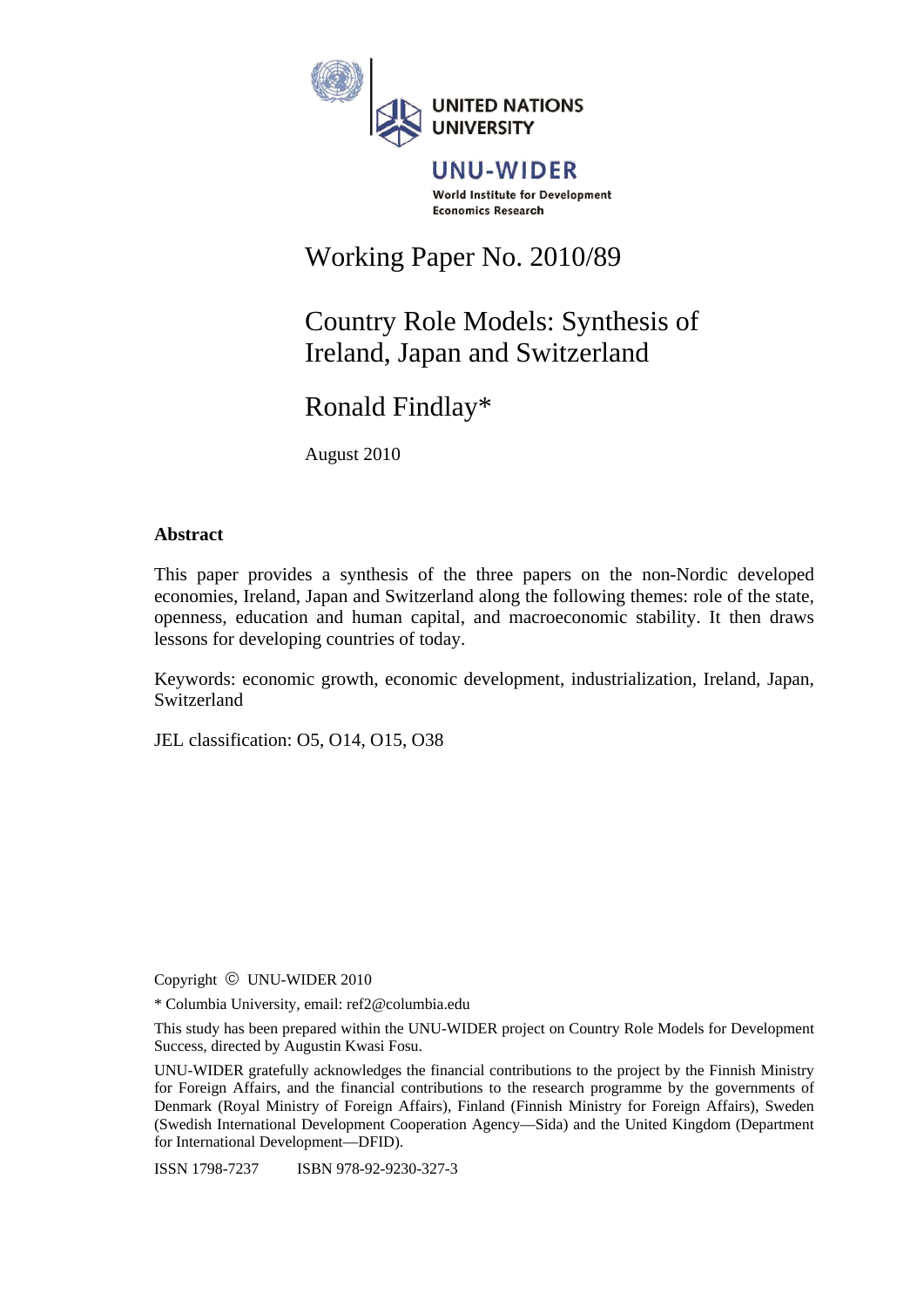*The World Institute for Development Economics Research (WIDER) was established by the United Nations University (UNU) as its first research and training centre and started work in Helsinki, Finland in 1985. The Institute undertakes applied research and policy analysis on structural changes affecting the developing and transitional economies, provides a forum for the advocacy of policies leading to robust, equitable and environmentally sustainable growth, and promotes capacity strengthening and training in the field of economic and social policy making. Work is carried out by staff researchers and visiting scholars in Helsinki and through networks of collaborating scholars and institutions around the world.* 

*www.wider.unu.edu publications@wider.unu.edu* 

UNU World Institute for Development Economics Research (UNU-WIDER) Katajanokanlaituri 6 B, 00160 Helsinki, Finland

Typescript prepared by Lisa Winkler at UNU-WIDER

The views expressed in this publication are those of the author(s). Publication does not imply endorsement by the Institute or the United Nations University, nor by the programme/project sponsors, of any of the views expressed.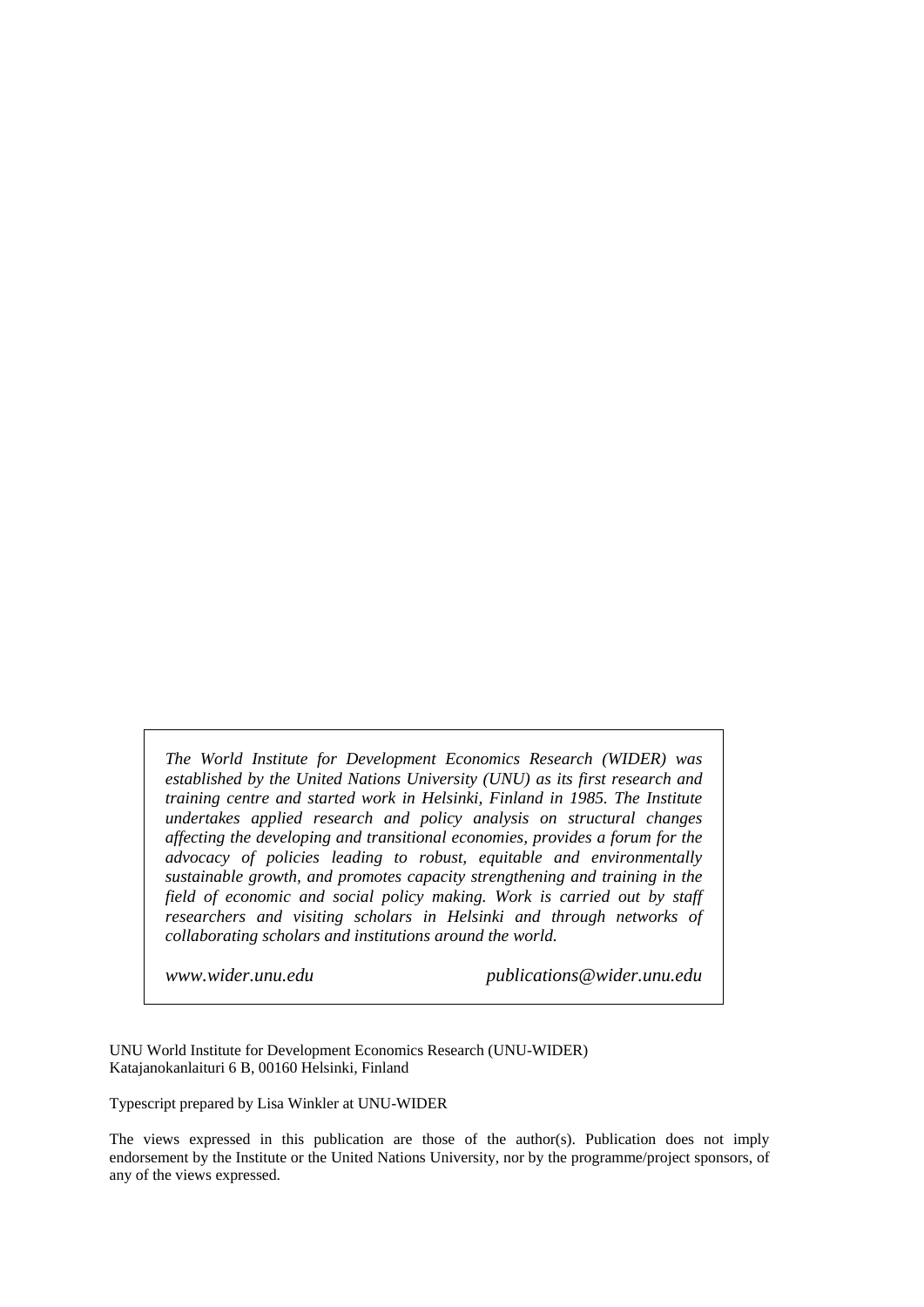## **1 Introduction**

The notion of 'country role models for development success' can be interpreted as either selecting from among the present set of developing countries some examples of notable success for their peers to emulate or, alternatively, the past historical experience of already developed countries to provide templates for possible replication, in so far as changing circumstances will allow. The set of three countries to be discussed here are all at present highly developed, in terms of per capita GDP and associated indicators, with Ireland by far the most recent to join the ranks, while Switzerland was arguably the first country, with the possible exception of Belgium, which followed Britain into the Industrial Revolution as early as the first half of the 19th century. Japan of course famously became the first Asian country to successfully 'modernize', beginning with the Meiji Restoration in 1868. By 1905 it had defeated a European great power in the Russo-Japanese War and acquired an empire by occupying Taiwan in 1895 and Korea in 1910. Switzerland's assemblage of small political entities, the 'cantons', were independent since the Middle Ages and politically unified in 1848. Ireland, on the other hand, like the vast majority of contemporary developing countries, was a colony that only became an independent republic in 1921. Switzerland has always had the disadvantage of being landlocked, but this is offset by the tremendous advantage of common borders with the three great continental states of France, Germany and Italy. Ireland is divided from Britain by a mere strip of water, while Japan's proximity to China has exposed it to stimulating cultural influences since at least the early seventh century. It is easy to argue therefore that these three countries have a fortunate geographical location and a historical experience of sustained development that is so far removed from that of the typical developing country of today in South East Asia, Africa or Latin America that it would be futile to expect any feasible, currently relevant lessons to be learned by them from a study of that experience. I do believe, however, that there are some highly relevant general principles of development that are exemplified by the achievements of our three countries, and that it is in this sense that they can usefully serve as 'country role models' to the contemporary developing world.

The topics on which all three of the papers (Kimura 2009; Teague 2009; Weder and Weder 2009) under review have relevant lessons to provide are (i) the role of the state, (ii) the importance of openness in the markets for both goods and the factors of production, (iii) education and human capital formation and (iv) flexibility and adaptability in economic policy formulation, particularly in relation to macroeconomic stability.

## **2 Role of the state**

Switzerland, which was a relatively peaceful part of Europe since an agreement with France in 1516, was invaded by a French army in 1798 that brought the centralizing ideology of the French Revolution to a region of small independent communities, the thirteen cantons and associated territories, setting up what was known as the Helvetic Republic in an attempt to provide a more unified and modern administration on the French model. This proved unworkable in the light of Swiss traditions as was realized by Napoleon himself. The Congress of Vienna recognized a modified Swiss Confederation in 1815, with borders that have remained largely unchanged to the present day. Liberal reformers created a new federal constitution in 1848 with a bicameral structure modelled on that of the United States of America, establishing a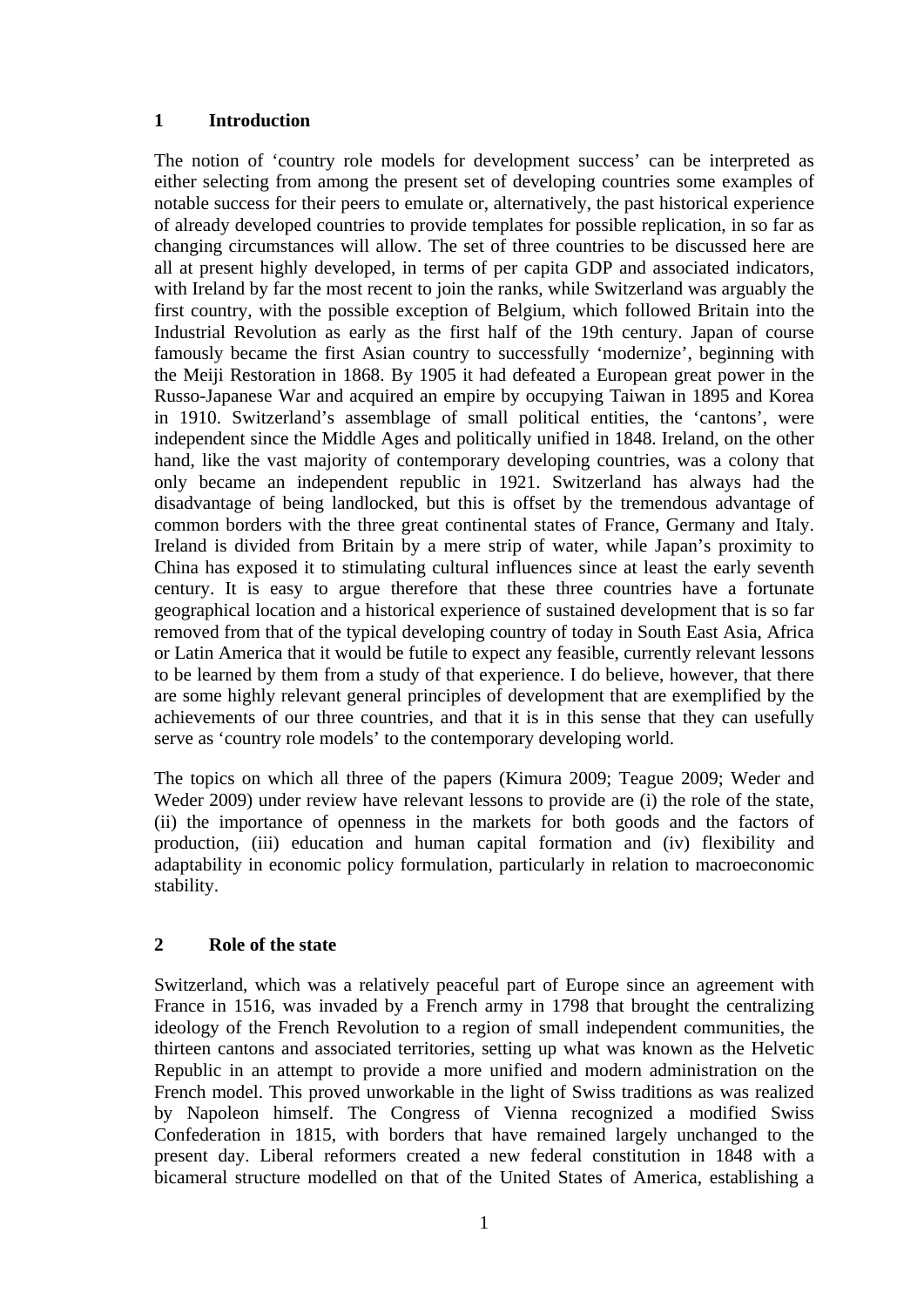very loosely centralized regime that preserved extensive local autonomy. No less distinguished a political commentator than Alexis de Tocqueville described the creation of the modern Swiss constitution as 'one people, composed of several races, speaking several languages, with several religious beliefs, various dissident sects, … two societies, one very old and the other very young, joined in marriage despite the age difference' (Fritzsche 1996: 129). In this respect at least Switzerland has something in common with the many multiethnic and multiconfessional states of the developing world of today.

The constitution of 1848 created a unified national market with a common currency, standardized weights and measures, a unified foreign trade policy and federal discretion over large scale public works, such as railways, with all Swiss cities connected by rail by 1862. Taxation, public education, criminal and civil law were largely entrusted to subsidiary authorities in accordance with Swiss tradition. This political framework has largely survived in its essentials to the present day. Weder and Weder (2009) rightly characterize Switzerland's political system as a 'highly contestable' one, in Baumol's sense of a system or market where a high degree of *potential* entry ensures competitive outcomes that preserve the interests of all individual voters and subsidiary political entities. The 'direct democracy' permits a right of referendum that is open to any group or cause that can collect 50,000 signatures, making political parties anxious to compromise before risking a delay or rejection of legislation as a result of a referendum. The US-style bicameral legislature requires a majority of both individual voters in the popular assembly and of cantons in the second chamber. Autonomy over taxation and local public goods such as schools leads, as they point out, not to a 'race to the bottom' with the lowest tax and service levels, but to a Tiebout-style diversity of choice between higher or lower provision of services and corresponding tax rates. Given Switzerland's long experience with democracy and self-government this liberal provision of potential veto rights has not caused gridlock or paralysis, as it might have if introduced into polities with less wholesome traditions of political behaviour in the contemporary developing world.

The modern era of Japanese economic development begins with the Meiji Restoration of 1868. The Meiji reformers had the arduous task of dismantling the remaining feudal elements of the Tokugawa era and opening the country to the new influences coming from the West, while at the same time preserving its political sovereignty and cultural identity. There is almost universal agreement that they accomplished this in a remarkably creative and effective way, but there is still considerable controversy about many aspects of this successful transition to modernity. The Meiji state unified the national administration, established a modern currency and banking system, put the public finances on a sound footing and built a strong army and navy that made it the most powerful state in East Asia before the First World War. In addition the state was responsible for introducing modern Western technology into the industrial, transport and communications sectors by setting up projects and bearing the initial losses before selling them on concessional terms to an emerging private sector, which included the large conglomerates known as the 'zaibatsu'. One useful lesson for contemporary developing countries is the manner in which agriculture was taxed directly by a fixed percentage tax on the assessed value of land, which gave the farmer the incentive of the full market price of his crop, rather than by export taxes or marketing board manipulations that have been so prevalent more recently.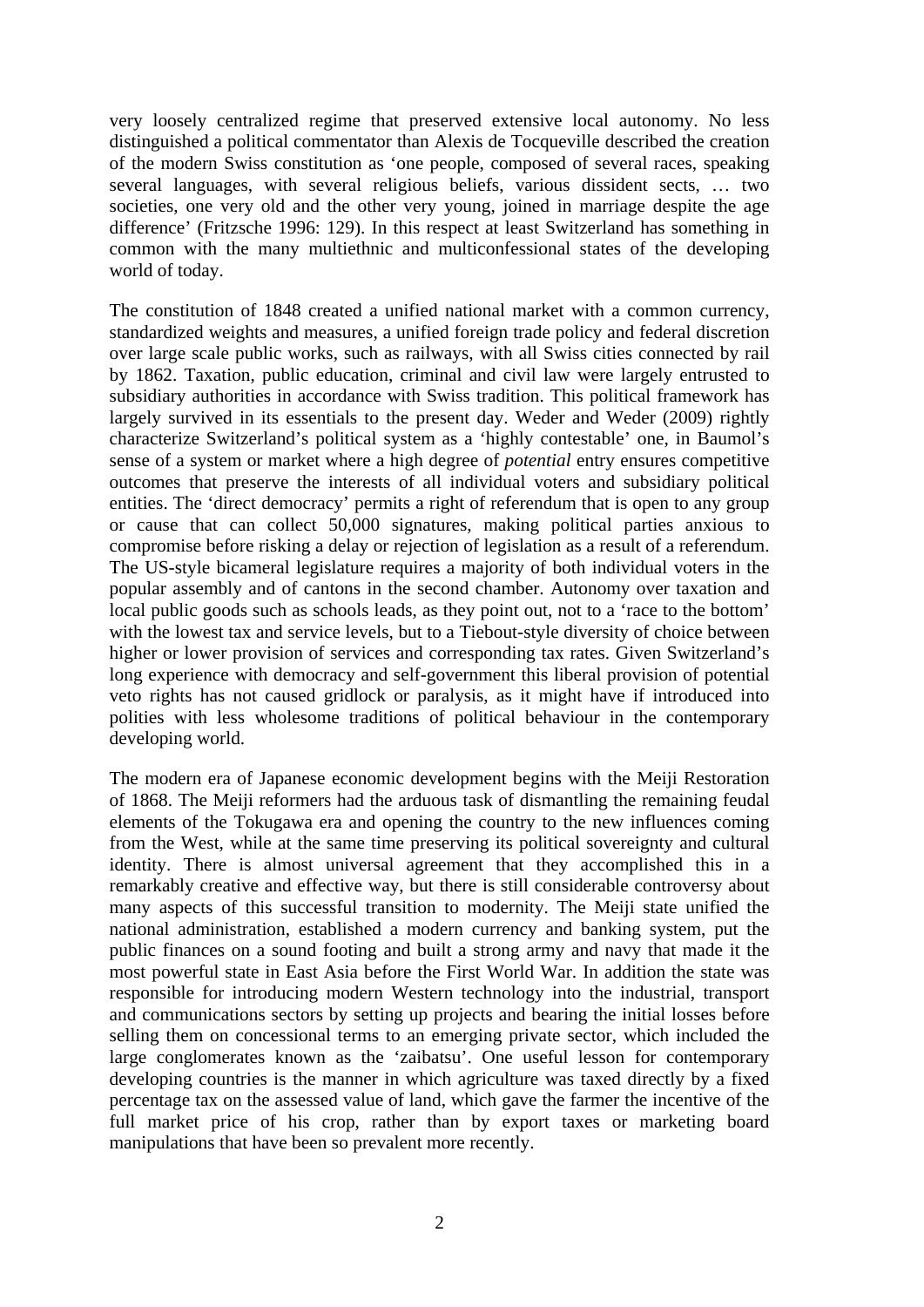By the 1930s the Japanese state fell under the influence of extreme nationalist and militarist elements. Defense spending increased substantially and heavy industry was subsidized with a view to building up the country's war potential. Military intervention took place in Manchuria and China and eventually Japan went to war with the Allied Powers. After notable initial successes the country was defeated and occupied after suffering devastating losses. The MacArthur administration, however, introduced several important reforms that enabled the country to recover the pre-war level of development after ten years, as Kimura (2009) notes. Growth continued at remarkably high rates and Japan became by 1990 the envy of the world, particularly for its dynamic manufacturing export sectors in electronics and automobiles. Much of this success was attributed to the role of the Ministry of International Trade and Industry, or MITI as it is popularly known, in operating a system of industrial policy which was supposed to infallibly 'pick winners' in new industries, to be nurtured and guided by the state though under private ownership. Admiration for the alleged success of MITI in these endeavours was widespread in the developing world, as indicated most prominently by the 'Look East' slogan of Dr. Mahathir in Malaysia. Kimura, however, indicates quite convincingly that the success of the new export industries such as automobiles came despite, not because of, the MITI interventions. The lesson here for developing countries is of course that if even the mighty MITI was unable to systematically select and promote new industries for export they should be careful about trying to emulate that example.

Ireland is by far the most recent of the three 'success stories' that we have under review. The fate of the native Catholic Irish, as distinct from their Protestant Anglo-Irish overlords, had long been a tragic one, particularly during the potato famine of the 1840s that was only partly alleviated by a massive emigration to the United States. Black (1972: 194) says that 'Ireland in the half century before the Great Famine presented the phenomena of economic underdevelopment in almost classic form' and despite its connection to Britain probably had a per capita income not that much higher than contemporary Tokugawa Japan and certainly lower than Switzerland. Independence from Britain in 1921 was followed by continued dissension and conflict, and the Great Depression and the Second World War also prevented any sustained economic progress. Attempts at self-sufficiency and economic separation from Britain also had largely negative consequences. It was only from the mid 1950s, as Teague (2009) points out, that sound and consistent economic policies began to be framed, which got a substantial boost from EU grants for infrastructure. Despite these efforts Fitzpatrick (1989: 229) said that 'Ireland is still one of the poorest parts of Western Europe and seems likely to remain so'. Teague notes that Irish GNP per capita was only 67 per cent of the EU average in 1990, barely above the 64 per cent that it was in 1970. Since then, however, it has been 'nothing short of spectacular', averaging 10 per cent per annum in the second half of the 1990s, so that it was 96 per cent of the EU average in 2000 and about 7 per cent above it today, making Ireland one of the richest countries in Europe, indeed second only to Luxembourg in a recent estimate. The keys to this remarkable success have been a number of critical steps taken by the state in the fields of policy towards trade, FDI, education and stabilization policy that we will examine later in this paper.

#### **3 Openness**

All three countries have been highly open during the most successful phases of their development, with Switzerland as the most consistently so. A small, landlocked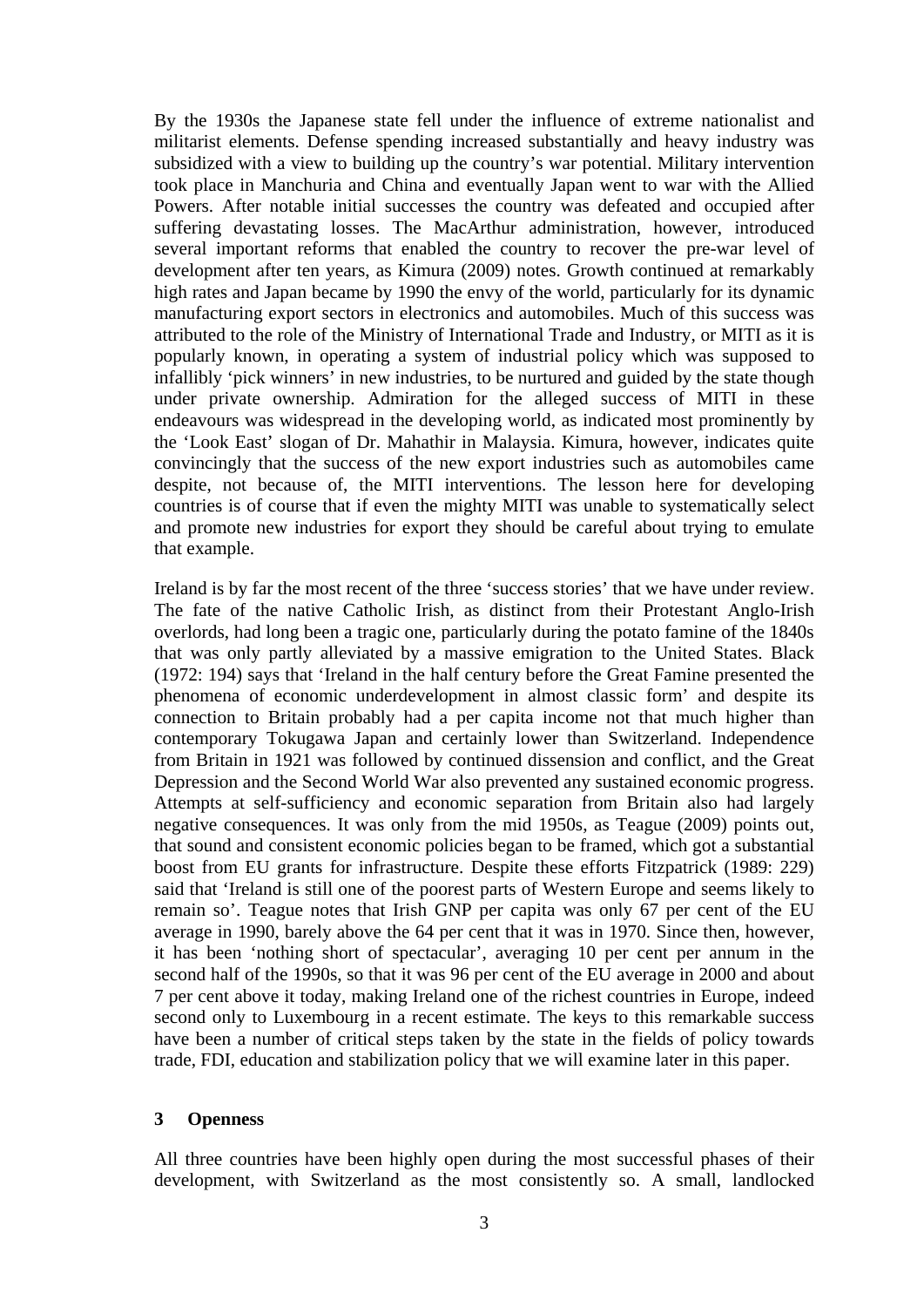country, it had to rely for centuries on external markets for its goods and services. In medieval and early modern times it was the services of its mercenary soldiers, the most formidable infantry on the battlefields of Europe, whose earnings bolstered the meagre incomes of its peasants and artisans. Then the famous watch industry, created by Huguenot refugees who brought it to Geneva from where it spread gradually to the Jura and the canton of Neuchatel, captured most of the European markets and went even further afield. Fritzsche (1996) reports the remarkable fact that by 1850 two-thirds of the entire world market, a full million watches, was produced in the Jura regions alone. As the economic historian Biucchi (1973: 647) says 'Swiss industry was born to export and born free'. He also observes (ibid.: 648) that 'harassed by Napoleonic protection and the continental blockade, Swiss industry had the ready intuition to seek its salvation, in the midst of the Industrial Revolution, by integration into the world economy'. He quotes a contemporary source to the effect that exclusion from nearby European markets forced Swiss exporters to venture to 'Persia, Astrakhan, Moscow, St. Petersburg, New York, Rio de Janeiro and Havana'.

The textile sector, first silk but later and more importantly cotton, was the major branch of Swiss industry throughout the 19th century, and provided the bulk of exports. In 1800 cotton textiles employed about 100,000 workers, about half of total manufacturing employment Fritzsche (1996). British machine-spun yarn replaced the local hand-spun sources and maintained the competitiveness of the weaving sector in the face of stiff British competition, before Swiss producers established their own mechanized spinning factories after 1830. The same source also says that exports were about one-third of national income from about 1850 to 1913, with about three-quarters of these going to overseas markets, largely the Americas, remarkable for a landlocked country. By later in the 19th century the Swiss industry became more oriented to 'high-tech' sectors like mechanical engineering and chemicals, but these themselves developed out of earlier roots in the textile industries, textile machinery in the first case and dyes for the silk industry in the second, important instances of 'forward linkage'. Food processing, including the famous Nestle chocolate, was another important new industrial and export sector. Banking and financial services also emerged as major sectors on the world stage.

Weder and Weder (2009) consider a high degree of market or 'economic competition' as being one of the two key factors, along with political contestability, that were responsible for Swiss success. This factor in turn can be seen as the outcome of the almost complete openness, with the notable exception of agriculture, that the economy has maintained for so long and with such consistency. In line with what we have already noted they point out that major sectors such as chemicals, textiles, watches and chocolate had over 90 per cent of output exported in most cases in 1920. Their Table 4 shows Switzerland as fourth on the index of globalization in 2005, and first by a wide margin over the UK in capital stock owned abroad as a percentage of GDP, a remarkable 107 per cent as compared with 63 per cent for the UK. Switzerland is also first in 'global migration intensity'.

Japan became exposed to global trade influences by contact with the Portuguese and Dutch in the 16th century, who brought Chinese raw silk into the country in exchange for large flows of silver from Japanese mines. Japanese merchants also traded actively with South East Asia. The Tokugawa regime, however, eventually introduced the famous exclusion policy that limited European contact to a small Dutch outpost on the island of Deshima near Nagasaki. Trade with the West did not resume until the forcible opening of the country by Commodore Perry's 'black ships' in the 1850s. Raw silk and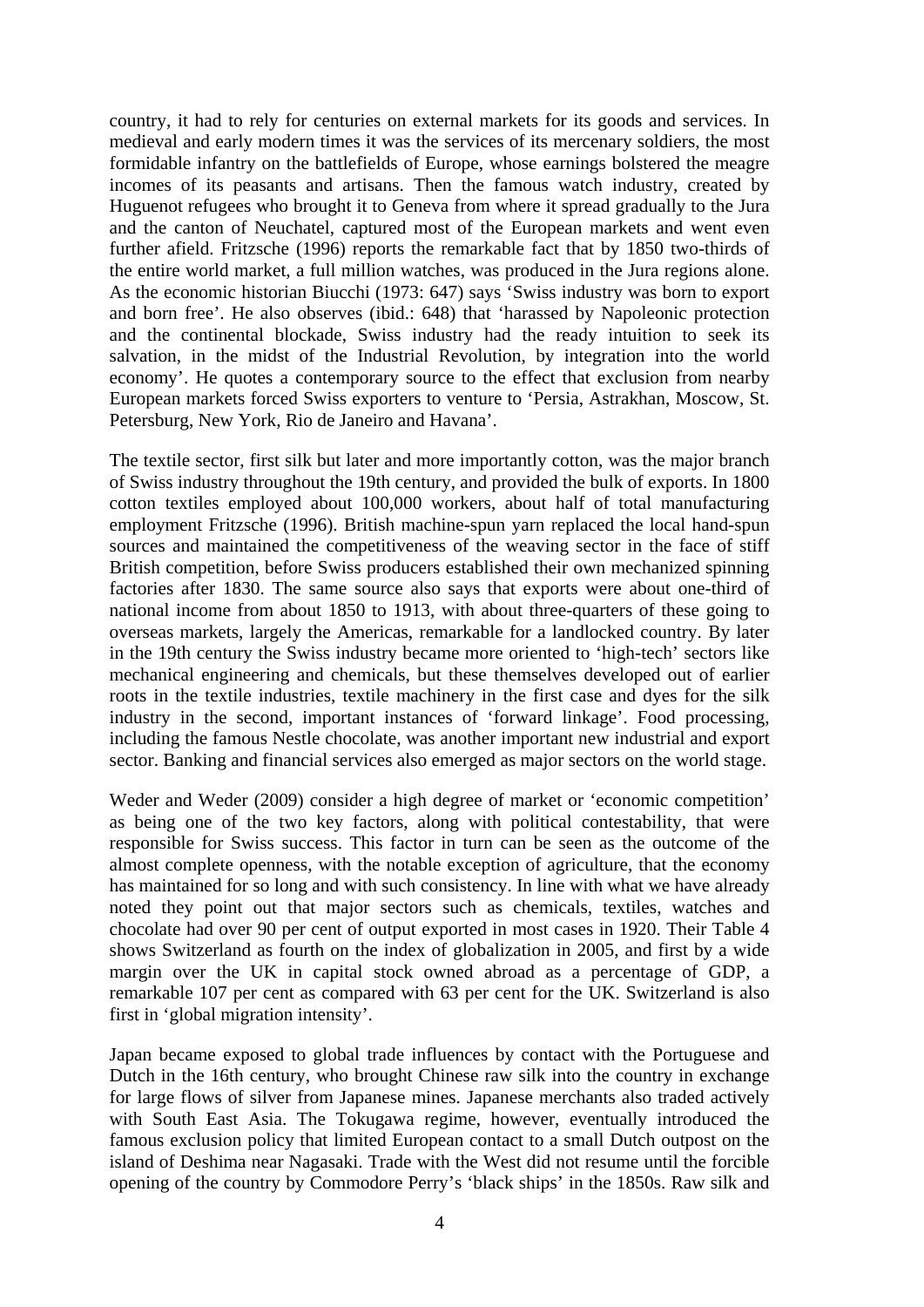tea, followed later by cotton textiles, were the main exports. Raw silk was consistently above 30 per cent of total exports from the beginning of the Meiji Era to the beginning of the 1930s. Tea fell from about a quarter in the early 1870s to below 10 per cent in the 1890s, becoming insignificant thereafter. Cotton fabrics emerged only around 1900 but then rose sharply to nearly 20 per cent by the 1920s and 1930s, with over half of the total production being exported. The export of machinery rose from barely 1 per cent in 1935 to nearly 6 per cent by 1938. Japan's growth rates of industrial production and manufactured exports were both around 9 per cent per annum from 1911–3 to 1926–9, the highest in the world. After the Second World War the industrial growth rate was over 12 per cent and the export growth rate a remarkable 19 per cent per annum during the 1950s, well above the West German 'Wirtschaftswunder' performance of 8 per cent and 14 per cent for the same indicators during this period (see Shinohara 1964). Shinohara also mentions some special factors that contributed to the rapid growth of Japanese exports during these earlier years. One was the lack of tariff autonomy which imposed a virtual free trade regime due to the 'unequal treaties', which allowed many traditional industries to collapse and permit the rapid growth of raw silk and tea exports; the silkworm disease in Europe that fostered the further growth of raw silk exports; the decline in the value of silver relative to gold that acted like a sustained exchange rate depreciation stimulating exports, and perhaps most important of all, a combination of rapid productivity growth combined with low wages that gave Japan a strong edge against Asian and European competitors.

Kimura (2009) takes the view that Japan in the aftermath of the Second World War was essentially in the same position as today's newly industrialized countries at the start of their development. We should not forget, however, that though the physical and human costs of the war may have lowered statistical measures of economic status to comparable levels, the institutional memory of Japanese businesses and government agencies of their earlier impressive achievements must have contributed significantly to their success in not only reconstruction and recovery but in taking the economy to new heights that it had never reached before. Exports increasingly shifted their composition from textiles and iron and steel to sophisticated machinery and transport equipment, which constituted about 60 per cent by 1985 according to Figure 10 of Kimura's paper, while imports became dominated by petroleum, accounting for over 40 per cent. In other words Japan ascended to the top rungs of the 'ladder of comparative advantage' during this period. Trade policy initially relied heavily on direct administrative controls before gradually being replaced by tariffs, which sharply fell from a peak of 8 per cent in 1963 (measured as a ratio of customs duties to total imports) to just 2 per cent 20 years later.

During these years much was made by both admirers, such as Chalmers Johnson, and critics such as Karel van Wolferen, of MITI's efforts at guiding Japanese development by means of a sophisticated industrial policy, controlling the entry and exit of firms and their choice of product mix and technology to promote exports and the penetration of foreign markets in a mercantilist fashion. Kimura argues essentially that while MITI did make strenuous efforts in this direction, the beneficial results were obtained not because of, but despite these efforts. The main example he gives is regarding the automobile sector. Here MITI wanted to have a sole supplier for a single small model to take advantage of economies of scale but the industry ended up with multiple firms and models, some of which were extraordinarily successful while others failed. As he says, MITI's main error was to consistently underestimate the dynamism of the private sector.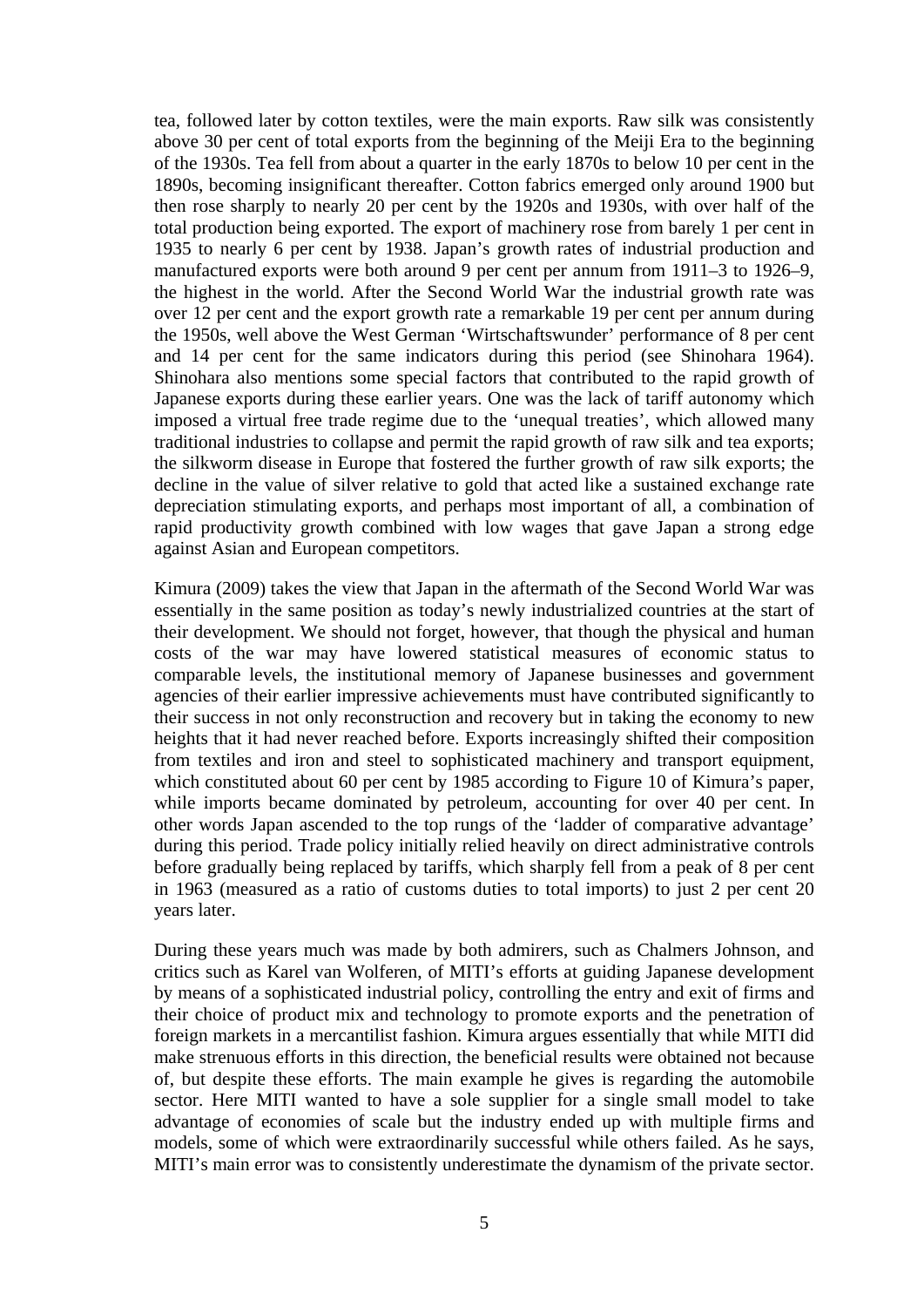While I tend personally to share his skepticism about industrial policy I am sure that its many enthusiasts will not be convinced.

Unlike both Switzerland and Japan, Ireland's path to global integration has largely been through a massive inflow of FDI, beginning in around 1960. In this respect Ireland resembles Singapore more than any other country. Teague (2009) says that Ireland's long affair with FDI started in the 1960s and since then attracting multinationals has been the backbone of economic development in the country. This came after a realization by the mid-1950s that the earlier attempts at import substitution and selfsufficiency, familiar as nationalist reactions to a painful colonial past, had been counterproductive. Protectionism was given up and a lowering of tariff barriers was undertaken in the effort to integrate Ireland more closely with the European and world economy. A major new state entity, the Industrial Development Authority (IDA), was created with a broad mandate to attract foreign firms into the country by tax concessions and other financial incentives. These measures by themselves would not have been significant had they not been backed up by the appeal of a young, well-educated and English-speaking work force at relatively low wages by European standards. The tax rate was at 10 per cent of profits on exports, which made Ireland very competitive as a destination for FDI. The proportion of GNP produced by foreign firms rose from about just 2 per cent in 1960 to 16 per cent by 1973, about 40 per cent of industrial output. The investment was initially in mainly in low-tech, relatively labour-intensive sectors that created employment opportunities to offset contractions in the agricultural sector. By the 1970s however IDA took steps to shift the composition of FDI towards highertech sectors such as engineering, chemicals and pharmaceuticals, and then electronic and computing firms whose demands for skilled labour were met by appropriate educational measures to provide a matching supply. By 1990 FDI was accounting for two-thirds of manufacturing employment, with the number of foreign firms increasing from 650 in 1986 to over a thousand by 1997, a year in which manufacturing production increased by 16 per cent. An International Financial Services Centre in Dublin also attracted more FDI. As Teague (2009: table 1) shows, the US is by far the major source of all FDI in Ireland, accounting for almost half the firms and about 70 per cent of employment. He also points out that IDA takes considerable pains to design specific, customized incentive packages for the foreign firms that it particularly wants to attract, rather than simply offering general, across-the-board measures. In this respect IDA could be said to engage in a selective industrial policy that 'picks winners', so far apparently with a great deal of success.

Teague interestingly also observes that 'FDI has led to the diffusion within Ireland of advanced technological innovations and production methods as well as state-of-the-art organizational and managerial practices: multinationals have helped upgrade the Irish business environment' (Teague 2009: 11). Ireland thus provides another instance of the role of FDI in promoting technology transfer to domestic firms by giving them examples to emulate and imitate, as argued in Findlay (1978).

The other main component of Ireland's strategy of openness has been its entry into the EU. Even before joining the EU in 1973 Teague says that Ireland took steps to prepare for the shock of entry by lowering trade restrictions unilaterally and also by the 1965 Anglo-Irish Trade Agreement. He reports that the favourable trade creation effects of the customs union outweighed the unfavourable trade diversion effects. As part of the necessary restructuring, 20 per cent of domestic firms in mature industries went out of business, but the loss of employment was more than compensated by the dynamic new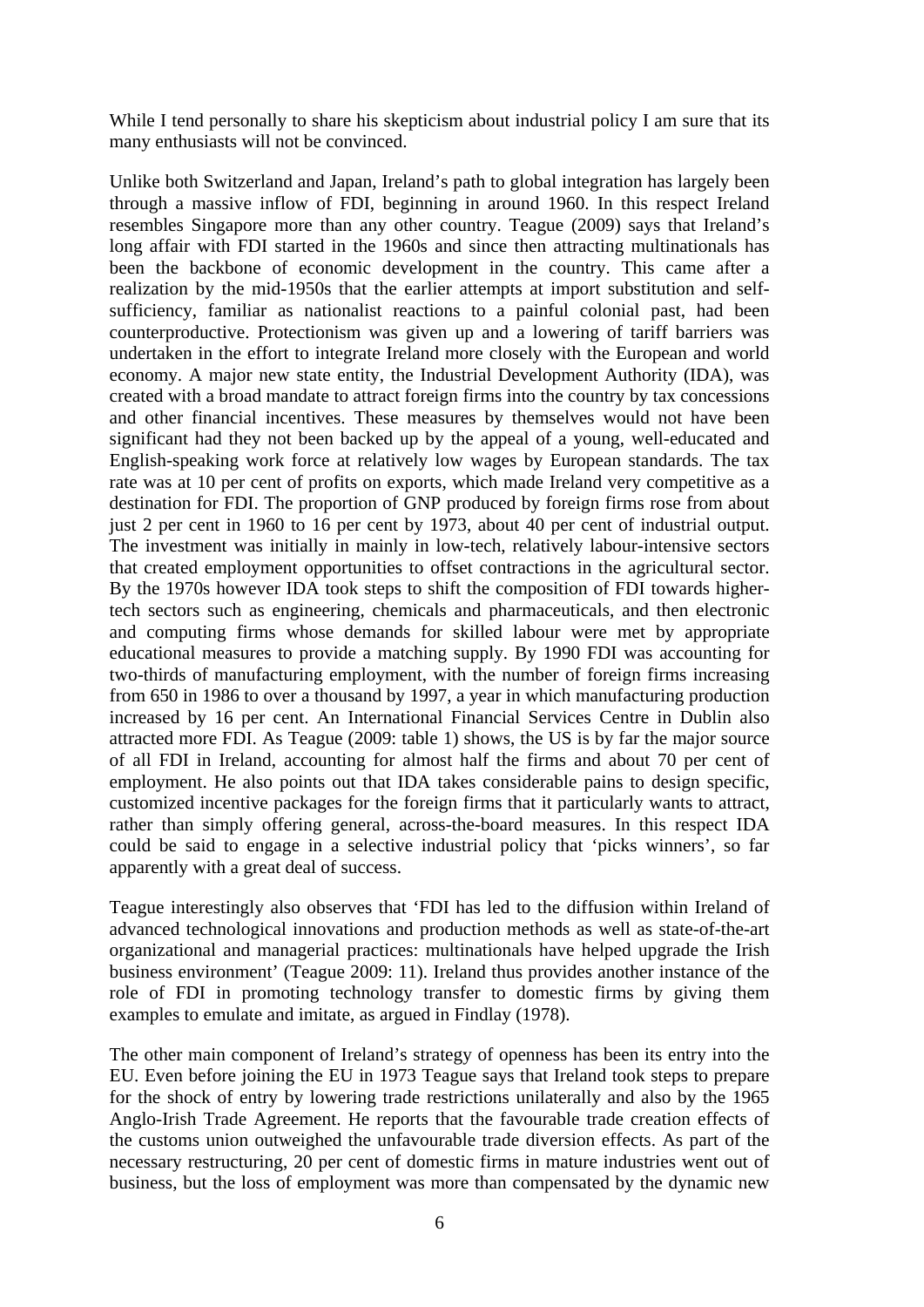sectors opened up by the FDI. The EU membership reinforced the attractiveness of Ireland for FDI from the US as a platform from which to penetrate the market of the union as a whole. Another benefit of EU membership was to end Ireland's long attachment to the UK by reorienting the trade patterns toward the continent instead, a result that the earlier attempts at economic independence to accompany the political independence of 1921 had not been able to accomplish. This has given the Irish a new 'European' identity to offset that of the colonial past under British hegemony. Irish farmers were also able to benefit from the Common Agricultural Policy of the EU. The EU Structural Funds enabled Ireland to considerably expand and modernize its infrastructure, which also enhances the attractiveness as an FDI destination.

### **4 Education and human capital**

Fritzsche (1996: 136) observes that during the 19th century 'in comparison with the rest of Europe, the degree of literacy was remarkably high: there can hardly be any doubt that human capital was the mainstay and the most important stimulating factor of the economic growth'. This enabled Switzerland to enter the Industrial Revolution on at least equal terms with Great Britain but also to enter new high-tech fields such as engineering, chemicals and the pharmaceutical industry. Japan, on the eve of the Meiji Restoration, is reputed to have had, according to an estimate of R. P. Dore, 40 to 50 per cent of boys and 15 per cent of girls receiving formal schooling outside of the home. Kimura (2009: figure 4) indicates universal primary education existing by 1948 at least, while upper secondary school enrolment increased from 40 per cent in 1950 to over 90 per cent by 1985 and university and junior college enrolment rose from 10 per cent in 1954 to just under 30 per cent in 1985. His figure 5 shows the number of 'researchers' increasing from about 50,000 in the early 1950s to almost ten times that number by 1985.

Teague says that Ireland's development in the 1950s was held back by a very poor educational system in which over 50 per cent of children left school at the age of 13, what he calls 'an appalling figure compared to the rest of Europe'. It was only in 1967 that secondary level education was provided free. Since then the country has invested heavily in education and caught up rapidly with the rest of the Europe. Nearly 60 per cent of students are now staying on for some form of tertiary education, a sixfold increase over the past 30 years. Very significantly, Ireland is shifting the focus of its tertiary education increasingly to 'Institutes of Technology', which now account for half of all students at this level. It is the graduates of these institutions that are providing the skilled labour force for the FDI and domestic firms engaged in electronics and other high-tech sectors. Even more remarkably there was a tenfold increase in the number of computer science graduates over five years. The coordination between educational institutions and development agencies is very notable. Taken together all these educational improvements are estimated to have added at least 1 per cent to the annual growth rate of the country.

## **5 Macroeconomic stability**

Although usually considered a short run problem, the sustained maintenance of macroeconomic stability is increasingly recognized as an important determinant of long term developmental success. All three of the countries reviewed here provide strong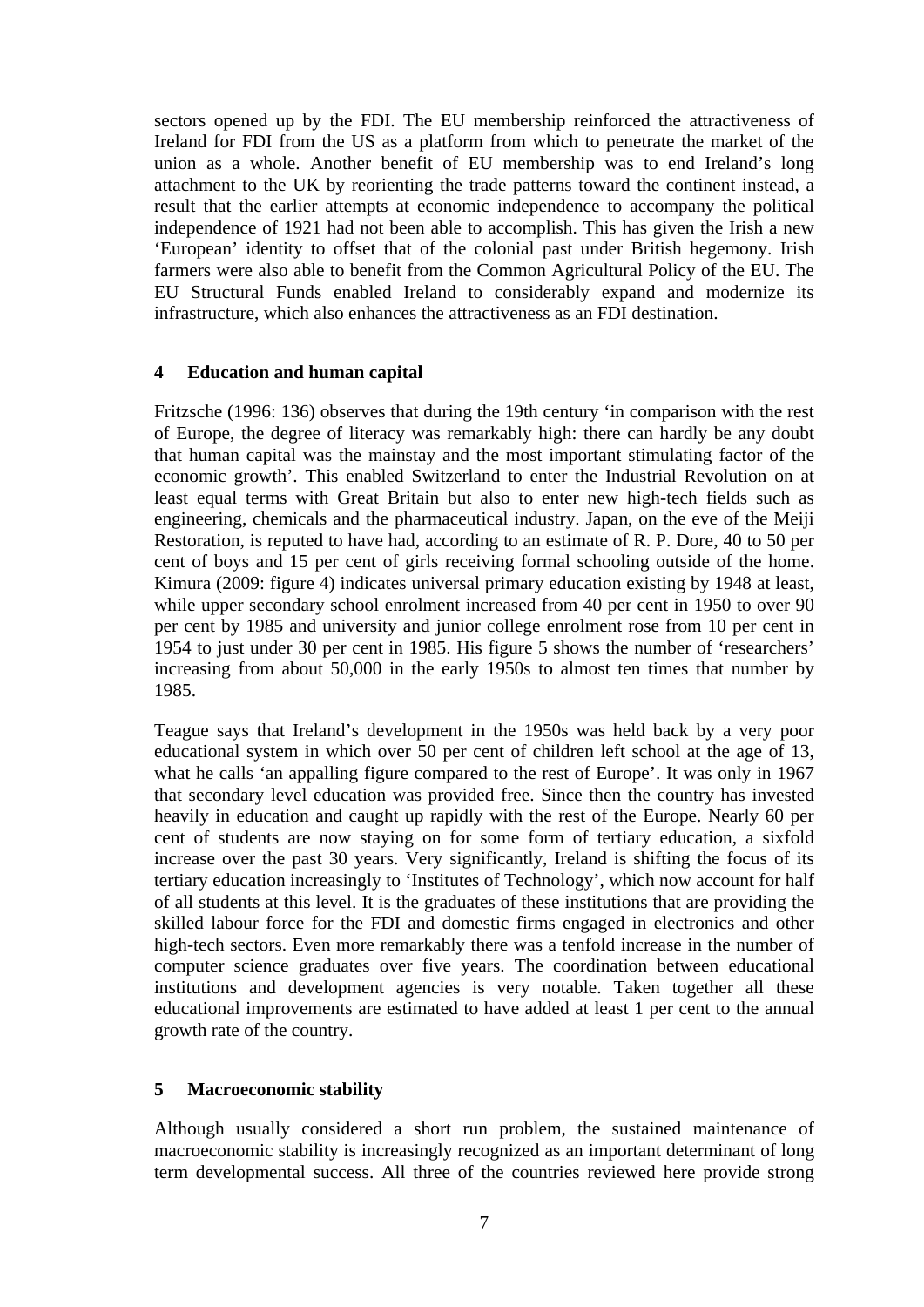evidence in favour of this view. Switzerland has been renowned for its financial stability for centuries, with traditionally low rates of not only inflation but unemployment as well, due to the flexibility of its labour markets combined with conservative monetary and banking policies. Japan resorted to deficit financing early in the Meiji Era before the famous Matsukata Deflation of the 1880s set the country on a more orthodox monetary-fiscal path up to the Great Depression. Finance Minister Korekiyo Takahashi, who has been described as 'a Keynesian before Keynes', taking office in 1931, combined an expansionary fiscal policy with exchange rate depreciation to give Japan a higher level of economic activity and employment than any other major economy during the first half of the 1930s before he was murdered in 1936, with military spending and the outbreak of war with China in 1937 leading to further expansion and even the emergence of inflation for the rest of the decade. The war and post-war phases of the 1940s were financially chaotic before an effective stabilization policy with a unified exchange rate of 360 yen to the dollar was adopted under the so-called Dodge Plan of 1949. Since then Japan has for the most part pursued conservative monetary and fiscal policies, perhaps excessively so in the opinion of some observers.

Ireland as a more typical small open economy has the most relevant experience for lessons to developing countries. As Teague says reliance on naïve Keynesian policies in response to the oil shock of the early 1970s did not increase employment, but only increased inflation and the public debt, so that by the middle of the 1980s unemployment was 18 per cent, inflation 15 per cent and the public debt 16 per cent of the GNP. Starting in 1987 the government put the country on a more austere monetaryfiscal path, cemented by membership in the Euro zone. Teague also mentions the important role that the idea of 'social partnership', government mediating between business and labour, has played in maintaining macroeconomic stability.

### **6 What are the lessons?**

We conclude by briefly summarizing what the experience of these three already developed countries has to teach the developing countries of today. From Switzerland the most important thing that they can learn is that religious, linguistic and other cultural differences between various segments of the population can be overcome by peaceful political compromise, despite a brief civil war in the 1840s. Adam Smith said that little was required for a state to prosper beyond 'peace, easy taxes and a tolerable administration of justice'. A better illustration of his contention than Switzerland would be difficult to find, but Japan also has an excellent record in this respect. After the Tokugawa Shogunate ended the period of 'Warring States' in the early 1600s, the country has been free from civil war, with the exception of the Satsuma Rebellion of 1877. The state in both Switzerland and Japan took good care of the provision of essential infrastructure, but in Japan it had to play a far more active role in adopting modern technology and institutions after 1868 to close the gap with the West. Despite the exaggerated claims for MITI and industrial policy, the private sector has played the main role in Japanese economic development. Both countries have also consistently maintained macroeconomic stability. Ireland is a relative latecomer, and its long status as a colonial dependency of Great Britain also makes this case the most relevant of the three for contemporary developing countries. Inward FDI has been the main engine of growth for Ireland, unlike Switzerland and Japan that both relied more on their own domestic private sectors. Ireland, however, has not been a mere passive recipient of FDI but has actively filtered and channelled it through the agency of IDA, which would be a